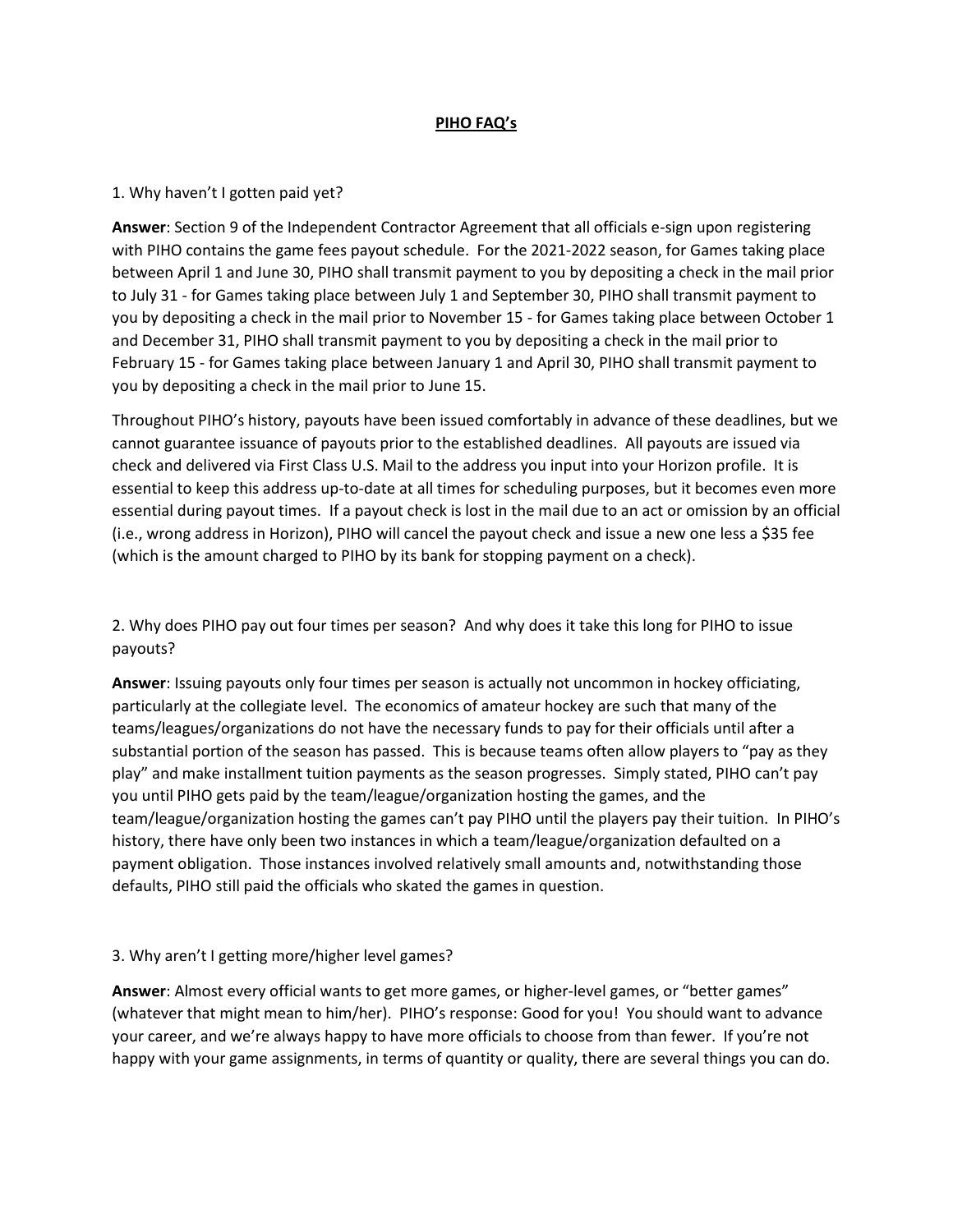First, in terms of quantity, the more available you are to skate, the more game assignments you will get. Why does Official A get so many assignments? Because he's available every day of the week at all times of the day and he's willing to drive anywhere from Erie to Morgantown and Cleveland to Altoona - That's why. So, if you want to be like Official A, open up your calendar and eliminate any rink blocks in Horizon.

If your calendar is fully open and you're still not getting assignments, chances are it's because our Scheduling Director/Scheduling Coordinators do not know who you are and therefore doesn't know your abilities, skill level and desire. The best way to remedy this problem is to request an evaluation by filling out this form[: https://www.pihoref.com/evaluation-request.](https://www.pihoref.com/evaluation-request) Those forms go directly to the PIHO Development Director, Frank Bastone, who will then put you in the queue to be formally evaluated during a game assignment by an experienced, trained PIHO Supervisor. We do not do surprise evaluations, so you will know about it in advance. A Supervisor will come out to watch you skate, give you some feedback, and report his observations back to the PIHO Directors, including the Scheduling Director. From there, we will have a better idea of who you are and what kind of games you can handle.

You should also always feel free to contact our Scheduling Director, Jason Mirich, at [jason@pihoref.com](mailto:jason@pihoref.com) and tell him a little about yourself and your experience, and express a desire for more game assignment opportunities.

If you've done all of the above and you're still not happy, chances are it's because you and we disagree as to the number and level of games you are able to successfully handle. All officials, by the very nature of the occupation, have high opinions of their own abilities. Sometimes, those opinions are not identical to those who make the game assignment decisions. The same is true in other occupations. Sometimes we watch NHL officials on TV and say, "I can't believe they blew that call—I should be out there!" All we can say is - keep working hard, be a good teammate, develop a good reputation and good things will happen.

The important thing to take from this section is that your game schedule isn't going to change by just sitting back and hoping. We encourage you to politely and professionally take control over your own officiating career by contacting the appropriate PIHO personnel.

#### 4. I must decline/turnback a game assignment. Is that OK?

**Answer**: Generally speaking - no, it's not OK. Declines and turnbacks are the bane of the PIHO Directors' existences and not only do they cause duplicative effort, but they often have a domino effect on other game assignments for other officials that can cause the schedule for a busy tournament weekend to slip into a tailspin.

The Independent Contractor Agreement which all officials e-sign upon registering with PIHO requires that all officials keep their availability up-to-date in Horizon at all times. This includes date/time blocks, rink blocks, team/league blocks, and any pertinent notes you want to input into your Availability Calendar. If all of these aspects of your availability are always kept current, there should never be a reason to decline or turn back a game assignment except in special or emergency circumstances.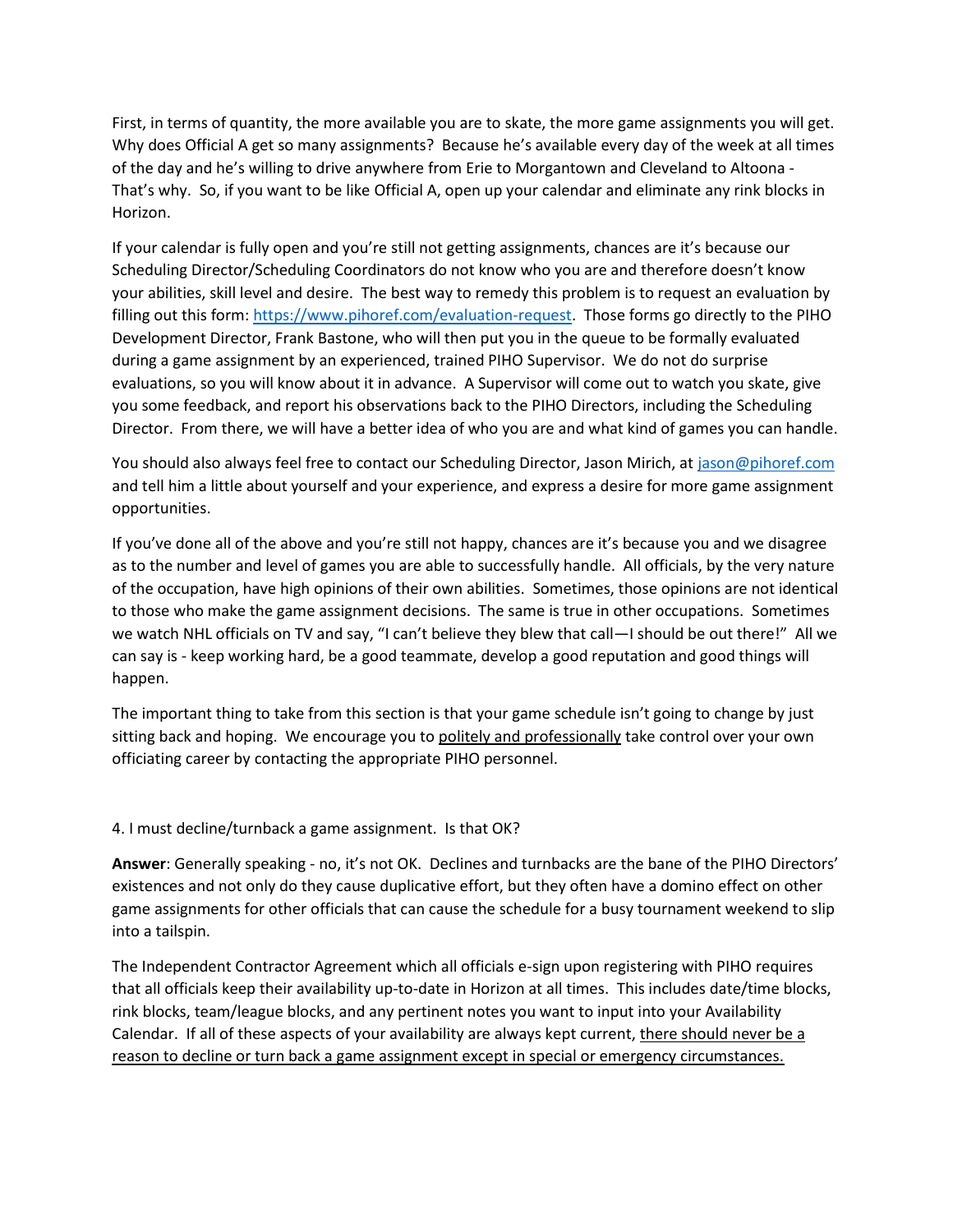Acceptable reasons for turning back or declining a game assignment include an unexpected change in work (i.e., day job) schedule, receiving a game assignment from a junior league, the NCAA, or a pro league, illness that prevents you from officiating the game effectively, and family emergencies (death, illness, etc.).

Unacceptable reasons for turning back or declining a game assignment include, but are not limited to: it's too far of a drive (that's what rink blocks are for); it's not enough money (you're in the wrong business if that's what motivates you); it's only a low-level game (no official is "too good" for any assignment—even ADM); you changed your mind and you want to go to the movies that night instead of skating (yes, it has happened). Don't be that guy (or girl).

We do understand that sometimes it can be difficult to immediately update your Horizon calendar as soon as your personal schedule changes and so we do have some flexibility with regard to declined games that stem from availability calendar errors. We are reasonable people. That being said, it should only happen a few times a year, if that much. It should also not happen because of personal events that have obviously been scheduled for months in advance but which you forgot to block off in your calendar (i.e., brother's wedding, daughter's dance recital, elective cosmetic surgery). Those kinds of things should be on your radar screen months in advance and should be blocked so we don't have to deal with declines.

To summarize: keep your availability current and avoid turnbacks and declines altogether.

5. If I have to decline/turnback a game, should I find myself a replacement official?

**Answer**: No. Do not attempt to find yourself a replacement and do not offer the game assignment to anyone else. PIHO will get the game covered. If it is less than 24 hours before the game is to commence, turn back the game in Horizon and contact Jason Mirich via phone or text.

6. I got a game assignment but I didn't respond to it within 48 hours of it being published and now it's disappeared from my calendar. What happened?

**Answer**: Once an assignment is published, officials have 48 hours to respond to the assignment, either by accepting it or declining it. As stated above, there should be almost no circumstances under which a game assignment is declined, so this response should be but a mere formality. However, if you fail to respond to a game assignment within 48 hours of publication, Horizon will automatically respond for you by generating an "auto-decline for failure to respond." These are just totally unacceptable and constitute a blatant violation of your Independent Contractor Agreement. HorizonWebRef automatically sends you an e-mail and a text whenever you get a new assignment. Between the Horizon Mobile App and the Horizon website, you are never more than an arm's reach away from the ability to accept or decline an assignment. 48 hours is more than enough time to review the assignment, confirm that it fits into your personal schedule (which it should if your calendar is up-to-date), and click the "Accept" icon. It's not that hard.

The worst is when we get an auto-decline from an official who claims he/she didn't get notification of the assignment. Our super-user Horizon status allows us to see when an official views their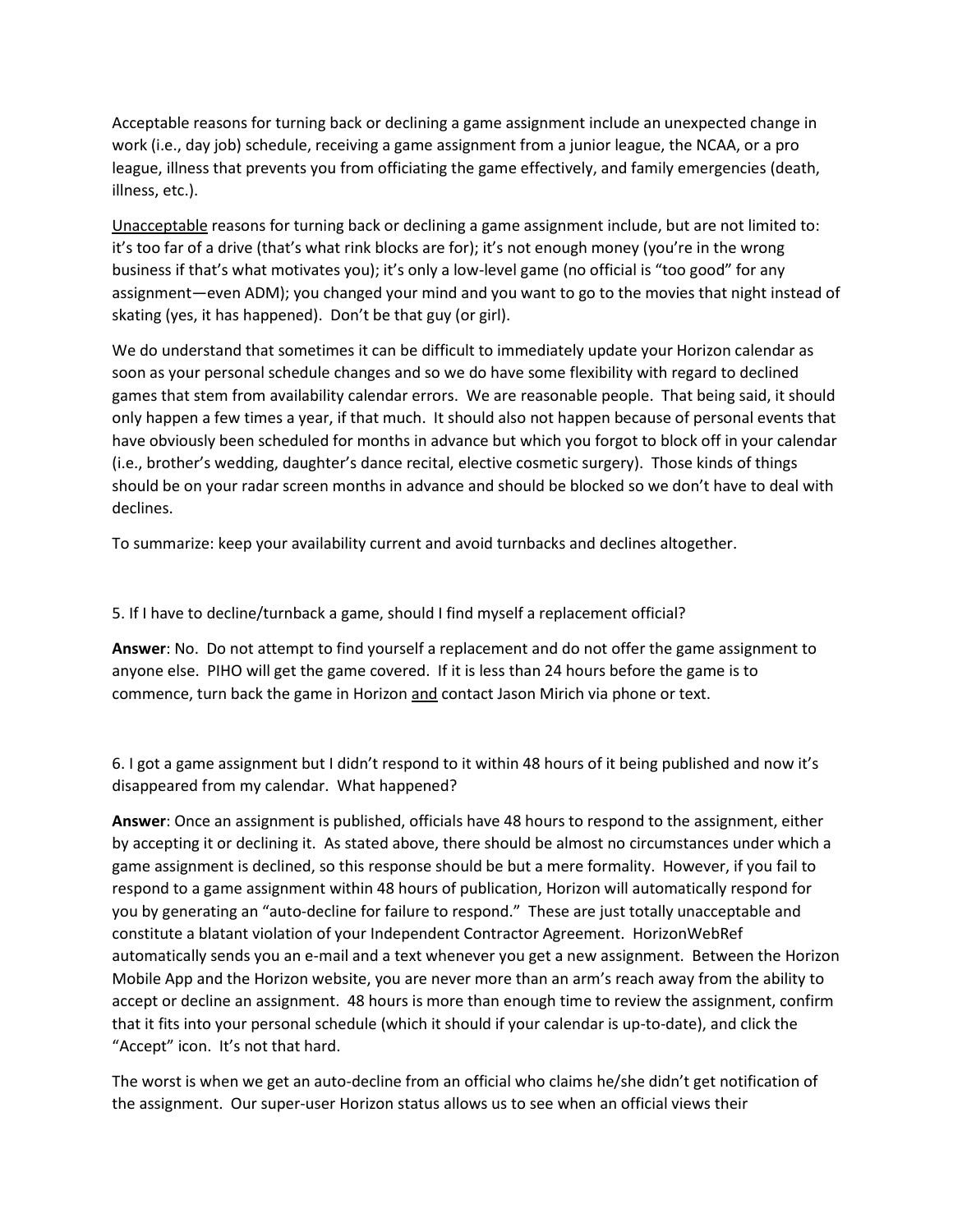assignments. More often than not, an official who claims he/she didn't get notified has actually gone into Horizon to view the assignment but for whatever reason chose not to respond. Not cool.

## 7. Does PIHO report my earnings to the IRS?

**Answer**: If you earn more than \$600 in a calendar year, PIHO reports your earnings to the IRS on a Form 1099. You will get a copy of your 1099 for a given calendar year in January or February. Note that the Form reflects your calendar year earnings, not hockey season earnings.

## 8. What are Act 15 clearances and why do I need them?

**Answer**: In 2015, Pennsylvania enacted Act 15, which mandates that all persons who receive payment to work "in direct contact with children" must first obtain and provide three background clearances: PA Child Abuse, PA State Police, and FBI fingerprints. Working "in direct contact with children" has been interpreted to apply to youth sports officials, so PIHO and the officials it assigns are required to have them.

Below you will find instructions for obtaining the three separate clearances. If you are 13 years old or under, you are exempt from Act 15 requirements. In that instance, rather than obtaining and submitting these clearances, you can provide your date of birth to chadd@pihoref.com, which will entitle you to exemption until your 14th birthday. However, once you turn 14, you will be removed from PIHO's rosters until you provide the necessary documentation.

- **PA Child Welfare Abuse Clearance:** \$8 (credit card) –When asked what the reason for application is, select "An individual 14 years of age or older applying for a paid position as an employee responsible for the welfare of a child or with direct contact with children." Result generally in 14 days or less. You will receive an email notification saying that your result is ready and requesting that you log back in and view the result. Print out the result letter and save as PDF. <https://www.compass.state.pa.us/cwis/public/home>
- **PA State Police Criminal Record Check:** \$22 (credit card) Select "submit a new record check." Do NOT select the volunteer option. Print out the result letter with the PA state police seal in the background. Immediate result. Save as PDF. <https://epatch.state.pa.us/Home.jsp>
- **FBI Criminal Background Check (Finger Printing):** Pennsylvania has switched vendors for finger print background processing. Go to [https://uenroll.identogo.com.](https://uenroll.identogo.com/) Enter code 1KG756. Click "Schedule or Manage an Appointment." Input your information, follow the prompts, and make an appointment to go to a fingerprinting location to have your fingerprints collected. Results via mail in approximately 2-3 weeks. Scan results letter as PDF.

Please send all clearances in one email to [chadd@PIHOref.com](mailto:chadd@PIHOref.com) as three separate .pdf documents. Please do not send clearances piecemeal in multiple emails, and do not save as file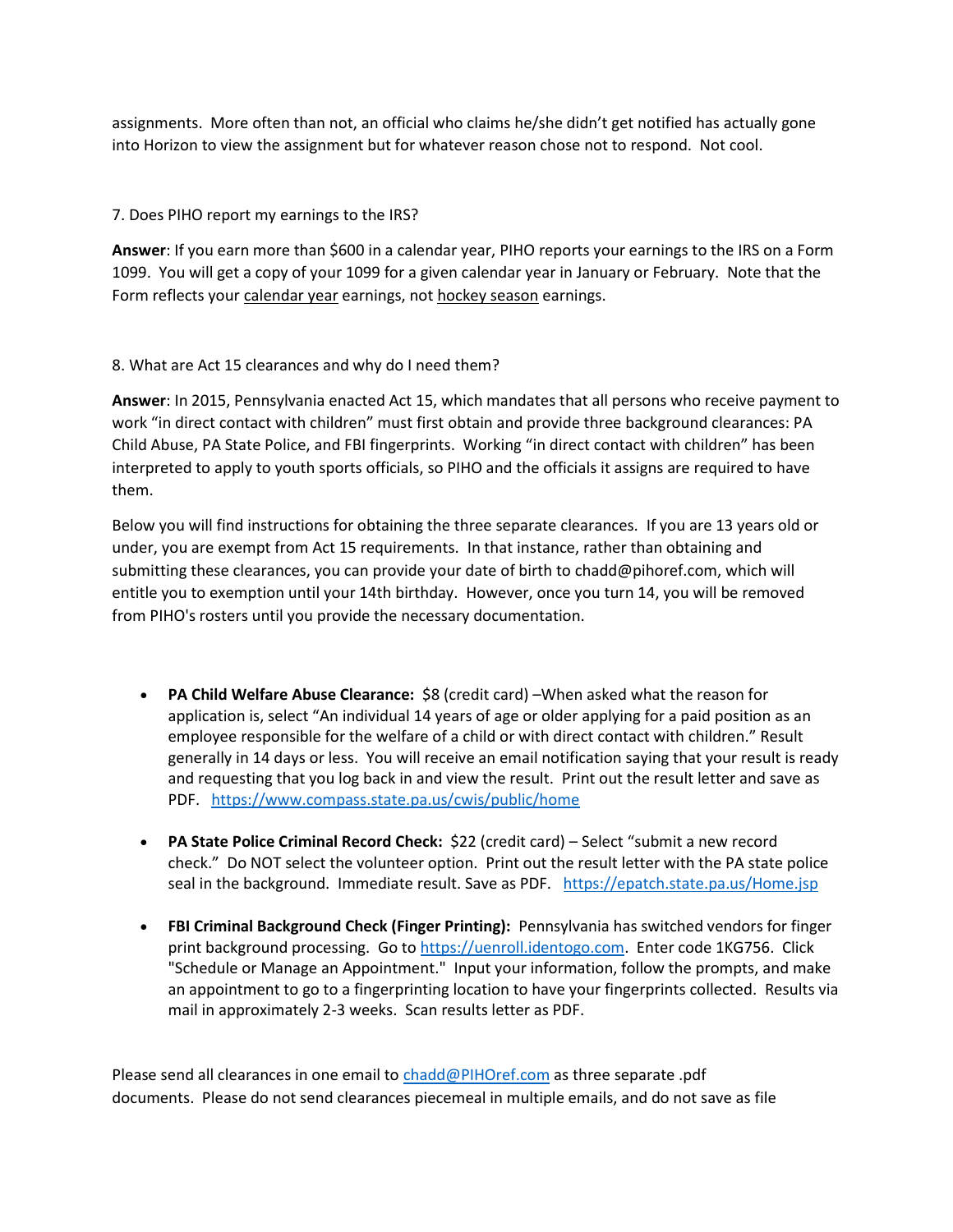extensions other than .pdf (no jpegs, tiff, other photo files). The clearances are valid for five years from the date on which they were obtained.

# 9. Do I really have to get fingerprinted?

**Answer**: Yes, unless you are under the age of 18, in which case you may be eligible to avail yourself of an exception to the fingerprinting requirement. If you wish to inquire about this exception, contact Officiating Personnel Director Chadd Colin at [chadd@pihoref.com.](mailto:chadd@pihoref.com)

For you conspiracy theorists out there who are concerned about "Big Brother" having your prints to frame you for committing the crime of the century, it is our understanding that the fingerprints are collected, run through comparison software for relevant matches, and then discarded. In other words, the fingerprints are not cataloged or saved in a database accessible by law enforcement or other governmental entities.

10. How long do the clearances take to come back after I apply for them?

**Answer**: The State Police clearance yields an instant result. The Child Abuse clearance may take up to a week to ten days. The FBI fingerprint clearance is the big question mark. Generally speaking we have experienced turnaround in 2-4 weeks. This can be extended during high-volume periods (such as the start of the school year, which, incidentally, coincides with the start of hockey season) and periods of business interruption (such as Thanksgiving, Christmas, and New Year's Day). PIHO has no control over the speed with which your clearances are processed and has no pull or sway over the various processing agencies to make them go faster, so don't ask.

11. I live in [insert place]; do I really have to drive to [insert name of rink that is far away from place]?

**Answer**: No. PIHO gives officials the right to block any rink which he/she deems to far or otherwise inconvenient to travel to. Click on the Administrative Forms tab in Horizon, and then click on Arena Blocks. From there, select as many or as few arenas at which you are unwilling to work. Remember, however, that this will make you less available to skate games, which will mean your game assignment count may decrease—not because you are being punished for being unwilling to travel to certain rinks, but simply because you will not show as available for as many assignments, and so your chances of being given assignments will naturally decrease.

12. My child plays for [blank]; can I still skate games at that level?

**Answer:** If your child plays for a PAHL team, you should not skate any games in your child's age group and skill level. In other words, if your child plays for Mon Valley U12 AA, don't skate other U12 AA games. The idea is to keep you away from situations in which you could have a conflict of interest, real or perceived. So, if you could help your child's team in the standings by calling a ton of penalties on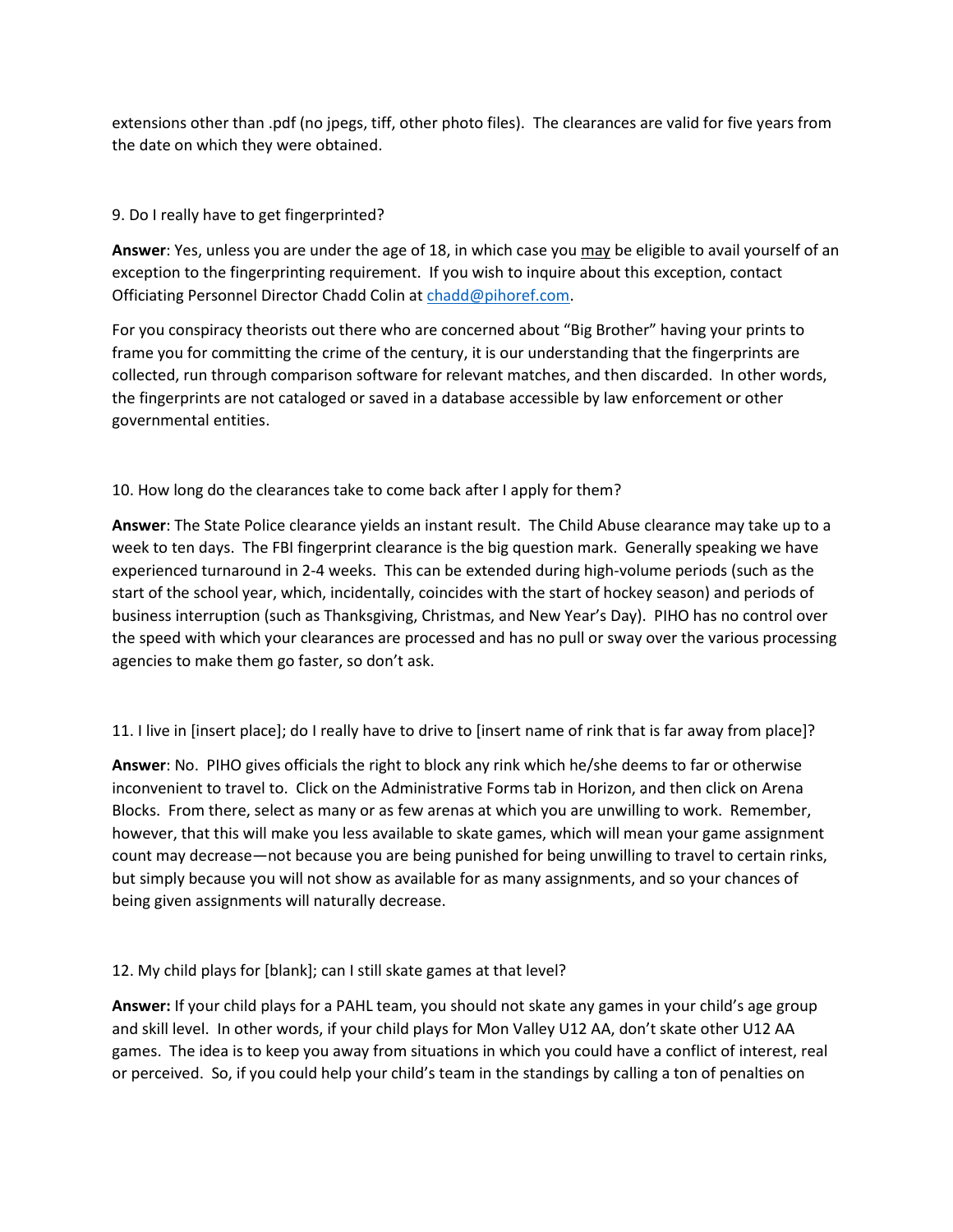another team that your child competes against, don't take that game. And for the love of God, don't skate your own child's game.

For the PIHL, the same rules apply, except you should also avoid skating games involving the same school that your child plays for. Example: your child plays for Central Catholic Varsity; don't skate games at the Varsity AAA level and don't skate any Central Catholic games at any other level.

13. I coach for [blank]; can I still skate games at that level?

**Answer:** If you are a coach, don't skate games at the age group and skill level at which you coach, and don't skate games for other teams in your organization.

14. My dentist's kid who cut my grass once a year ago plays for [blank]; can I still skate games at that level?

**Answer**: This is where it gets messy and we have to rely on your common sense and good judgment (yikes). There is an infinite number of relationships and degrees of separation which you may have to a team, player, or league which might cause someone to question your impartiality. We request that you err on the side of caution and refrain from skating games in which a personal or business relationship you have with one of the participants would give even the appearance of a conflict of interest or otherwise cause your integrity to come into question. It's honestly just not worth it—there are plenty of games to skate in which you will have no relationship whatsoever with any of the participants, so don't ruin your credibility over something silly.

15. Do I have to send my SafeSport certification and/or Mid-Am screen to PIHO?

**Answer**: No. PIHO does not monitor, track, or collect these documents. These documents are handled by USA Hockey and/or the Mid American District Affiliate and PIHO relies on those entities to provide accurate information with respect to these non-legal requirements.

16. Do I get reimbursed for mileage I put on my vehicle to travel to PIHO games?

**Answer**: No. However, your mileage is tax deductible—consult an accountant for further information. On occasion, for special games or under special circumstances, PIHO may, in its sole and absolute discretion, provide travel assistance such as lodging or transportation funding. If you are selected for such an assignment, you will receive the details of that assistance at the time the game assignment is published.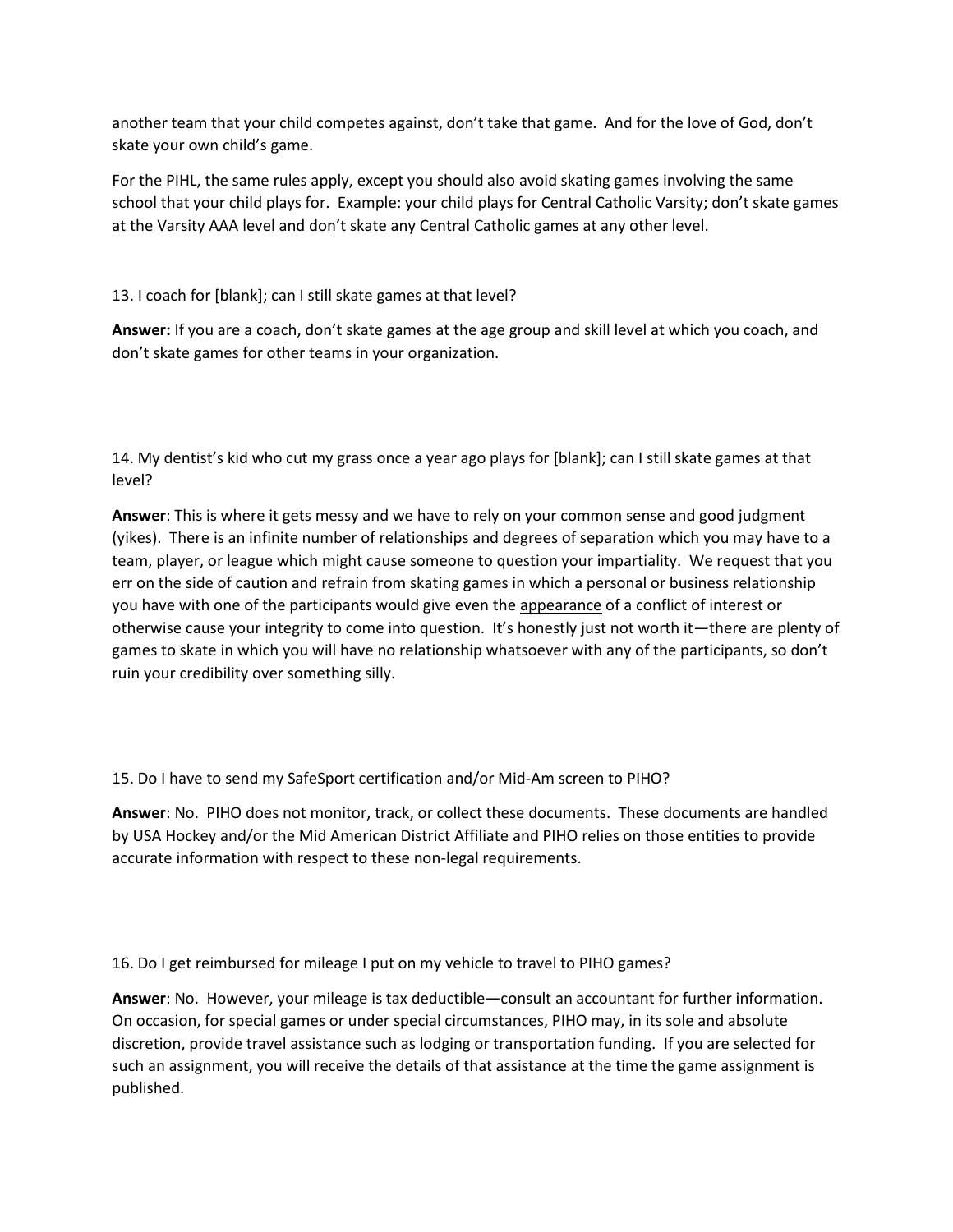17. Who do I input as "employer" on the applications for background clearances?

**Answer**: Yourself. All PIHO-registered officials are independent contractors, so PIHO is not your "employer." This way, the result letters will come to you directly and you can distribute your clearances to PIHO as well as any other assignor for whom you skate. This saves you money. Be happy.

18. Is there a dress code for PIHO games?

**Answer**: Yes, for both on the ice and off the ice, and it varies from level-to-level, league-to-league, and game-to-game. Consult the chart here: [https://www.pihoref.com/PIHO%20Official's%20Dress%20Code%20&%20Nameplate%20Outline-1.pdf.](https://www.pihoref.com/PIHO%20Official)

19. How early do I have to get to the rink before a PIHO game?

**Answer**: It depends, and it varies from level-to-level, league-to-league, and game-to-game. Consult the chart here[: https://www.pihoref.com/PIHO\\_Game\\_Day\\_Protocols\\_2017-18-1.pdf](https://www.pihoref.com/PIHO_Game_Day_Protocols_2017-18-1.pdf)

20. How can I schedule an evaluation?

**Answer**: It's easy. Click here: [https://www.pihoref.com/evaluation-request.](https://www.pihoref.com/evaluation-request)

21. I heard a rumor that I've been "blackballed" by PIHO because the Directors are mad at me and that's why I'm not getting games; is it true?

**Answer**: No. The hockey community is relatively small and comprised of passionate people who care deeply about the game and their connection to it. As a result, the rumor mill churns fast and furious particularly among officials. Most of what you hear in the dressing room from other officials who are not in leadership positions is incomplete information, or exaggerated, or simply not true.

As indicated above, the biggest reasons why officials don't get games is: (a) because they have limited availability; (b) because the Scheduling Directors don't know who they are and what their abilities are; and (c) there is a fundamental disagreement as to your ability to skate at a certain level. All of those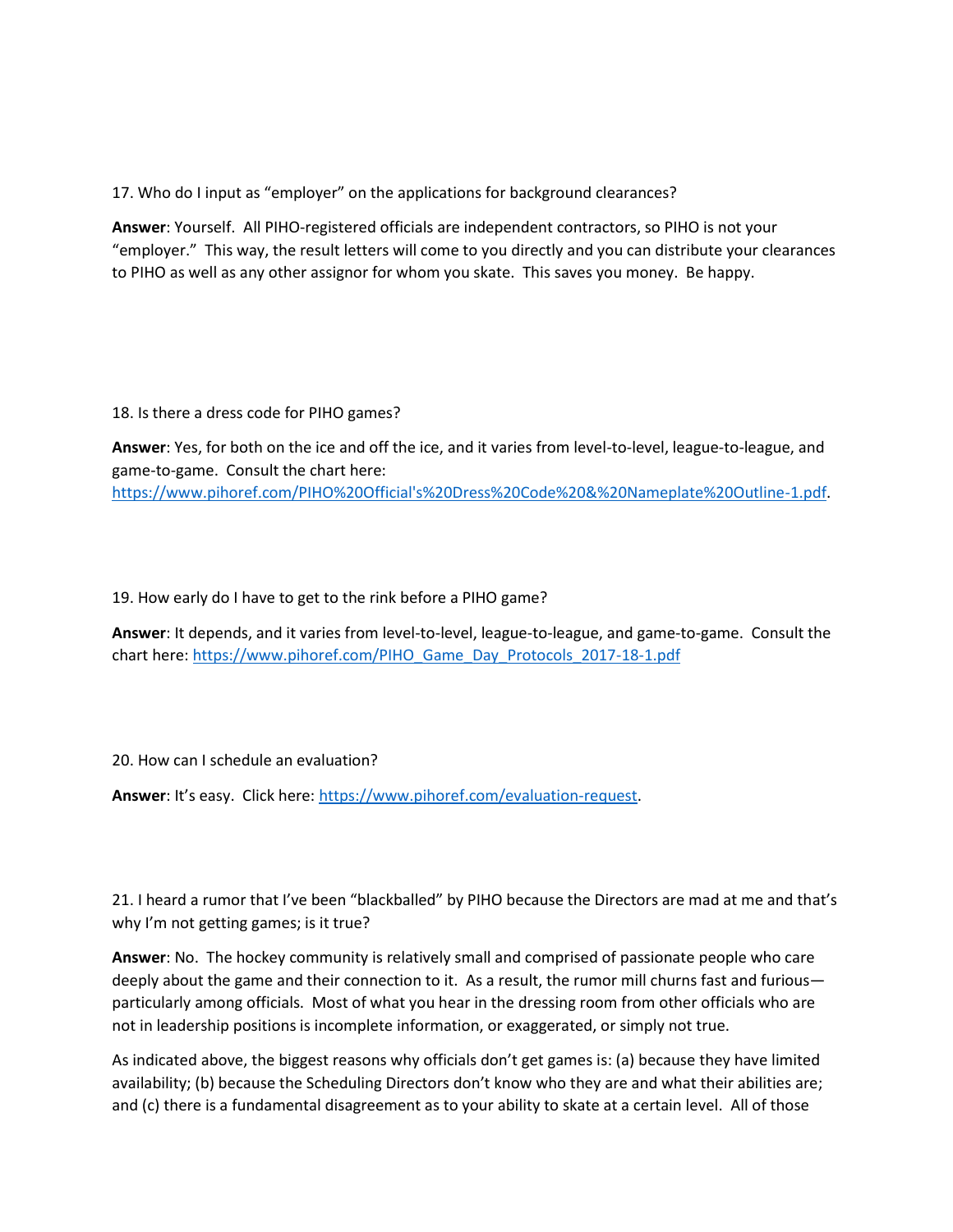problems can be resolved by the official by proactively taking control of his/her own career as described in this FAQ document. Open your calendar more, request an evaluation, and write to the Scheduling Director and ask for more opportunities.

On occasion, an official may receive a reduced workload because of a legitimate performance issue, such as excessive tardiness or absence, excessive unexcused declines and turnbacks, or indefensible onice errors or misconduct. When this happens, the affected official is notified by PIHO that it is happening and why so that there is no confusion and the official understands and can learn from his/her mistake. If you perceive that your workload has been reduced but you have not been so notified by PIHO, chances are it's just the luck of the draw, or how the game schedule matches up with your availability, or something like that. It is never because of a personal vendetta.

## 22. I just got my HorizonWebRef login credentials; now what?

**Answer:** First, you have to fill in all the necessary personal information fields, including mobile phone number, any alternative e-mail addresses, your home address, and your social security number. Yes, we need your SSN for tax purposes, and if you don't put it in, you won't get paid—it's that simple.

Now it's time to set up your Availability Calendar and your Arena Block List. Go into Horizon and click "Availability Calendar." You will note that the default setting for all days is "Not Available." This means that you will not be assigned games during those days. You have to click on a day, and choose from the drop down menu of options, such as "Available All Day;" "Available Between;" "Available After;" "Available Before;" etc. Depending on your selection, you may then be required to input a time, or a range of times, to complete your availability setting for that day. You can also set your availability on a recurring basis by clicking the corresponding icon at the top of the page. This is used, for example, if you know that you're only available on Sundays after noon because you go to church Sunday mornings, or for any other standing, recurring appointment.

How far out should you set up your availability? As far as you can, and keep it current. Every time you schedule something in your personal life, or get your day job schedule, or get an assignment from another assignor that you don't want to give up for a potential PIHO assignment, block your calendar accordingly. If you get in the habit of doing this, you won't even notice it after a while.

You can also block rinks that you don't want to travel to. Click on the Administrative Forms tab in Horizon, and then click on Arena Blocks. From there, select as many or as few arenas at which you are unwilling to work. Remember, however, that this will make you less available to skate games, which will mean your game assignment count may decrease—not because you are being punished for being unwilling to travel to certain rinks, but simply because you will not show as available for as many assignments, and so your chances of being given assignments will naturally decrease.

23. PAHL has my Act 15 clearances through another assignor; do I have to turn them into PIHO again to skate PAHL games?

**Answer:** Yes. The law requires that the entity responsible for arranging for a person to work "in direct contact with children" must maintain copies of the person's three required background clearances.